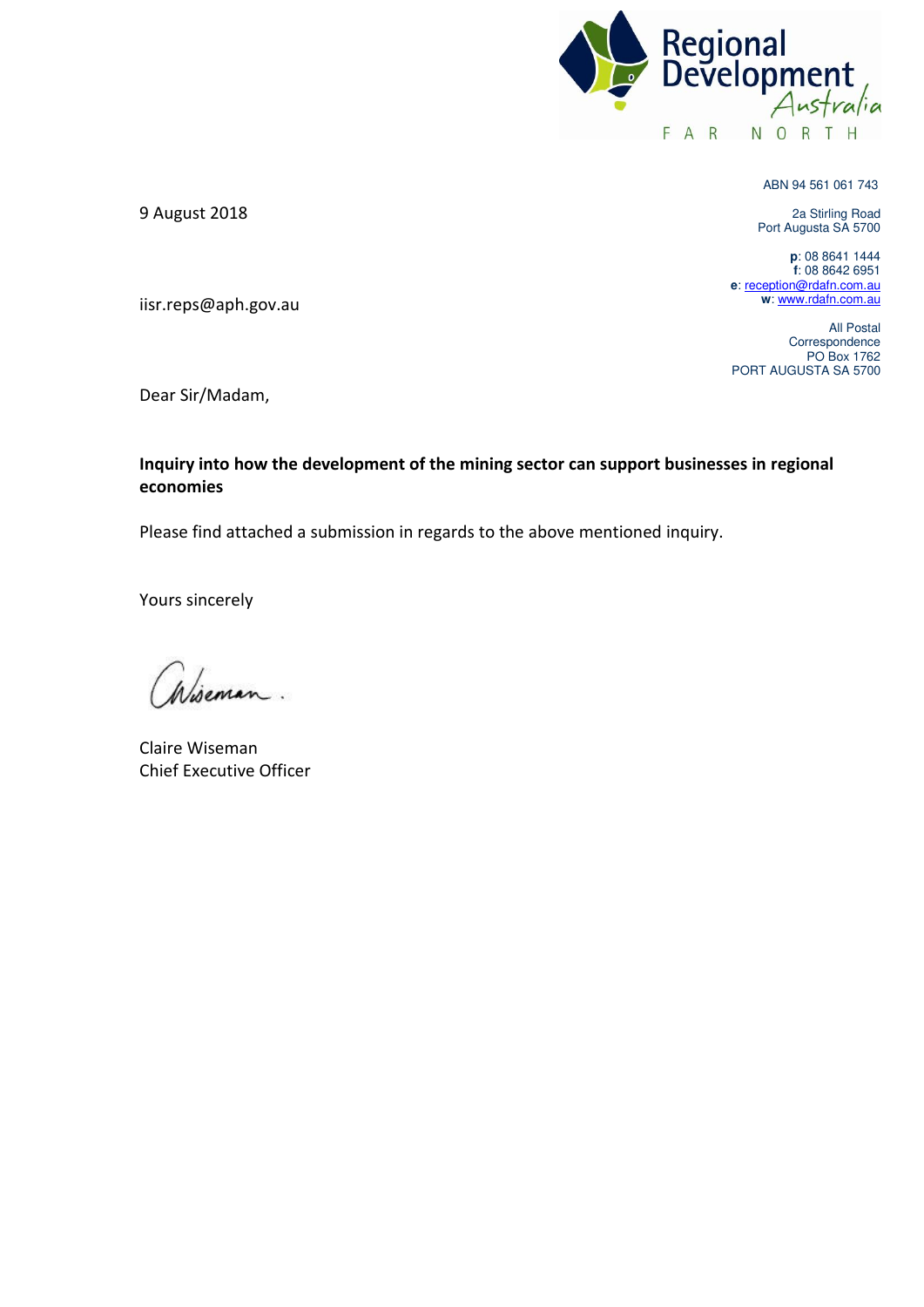# **HOW THE DEVELOPMENT OF THE MINING SECTOR CAN SUPPORT BUSINESSES IN REGIONAL ECONOMIES**

### **Background**

The Far North region of South Australia, as per the Regional Development Australia Committee boundaries, covers approximately 80% of South Australia. The area has a land mass of approximately 800,000 km<sup>2</sup> with a population of  $127,500$  and incorporates the Anangu Pitjantjatjara Yankunytjatjara Lands. The region takes in the iconic Flinders Ranges and Outback region, popular and well visited tourism destinations in the State. The Flinders Ranges is also now recognised as a National Landscape.

The main townships in the region include (but are not limited to) Port Augusta, Quorn, Hawker, Leigh Creek, Copley, Lyndhurst, Marree, Innamincka, William Creek, Oodnadatta, Marla, Mintabie, Coober Pedy, Glendambo, Pimba, Woomera and Roxby Downs. Some of these remote townships are between 800 - 1,000 kilometres from Port Augusta.

A region's comparative advantage can stem from various resources, such as its geographical location, availability of natural resources, the existence of industry clusters, access to infrastructure or the skill profile of the local population. These underlying attributes influence the types of economic activity that are likely to be successful. They also have implications for development initiatives, which are generally more effective where they build on an existing strength.

A critical input to the Far North SA region's economy, and central to its competitiveness, is its natural resources. Much of the economic activity in regional Australia is directly linked to local natural resources. The Regional Australia Institute (2015) asserts that access to natural resources can create economic opportunities through offering inputs to production (such as access to water or good quality soil), and can be used to generate production outputs (such as minerals or extractives), or as a foundation for services such as tourism and recreation.

Mining is undoubtedly the Far North region's dominant industry and will continue to be so given the potential revealed in exploration programs over the past 10 years. As of the 9 August 2018, there are currently  $212$  operating mines in South Australia, 10 of which are located in the Far North region. These are Beverley and Beverley North Mine, Cairn Hill, Challenger, Four Mile Uranium Mine, Jacinth-Ambrosia, Olympic Dam, Portia, Prominent Hill (Ankata and Malu), Tarcoola Gold and White Dam. In addition, Carrapateena is at the stage of having the revised PEPR approved and has commenced on site construction works and Leigh Creek Mine is nearing the end of the rehabilitation stage. Of the 30 developing projects, 17 of these are in the Far North region, as follows:

- Atacama
- Crocker Well
- Flinders

 $\overline{a}$ 

<sup>&</sup>lt;sup>1</sup> ABS Census 2016

<sup>2</sup> <http://www.minerals.statedevelopment.sa.gov.au/>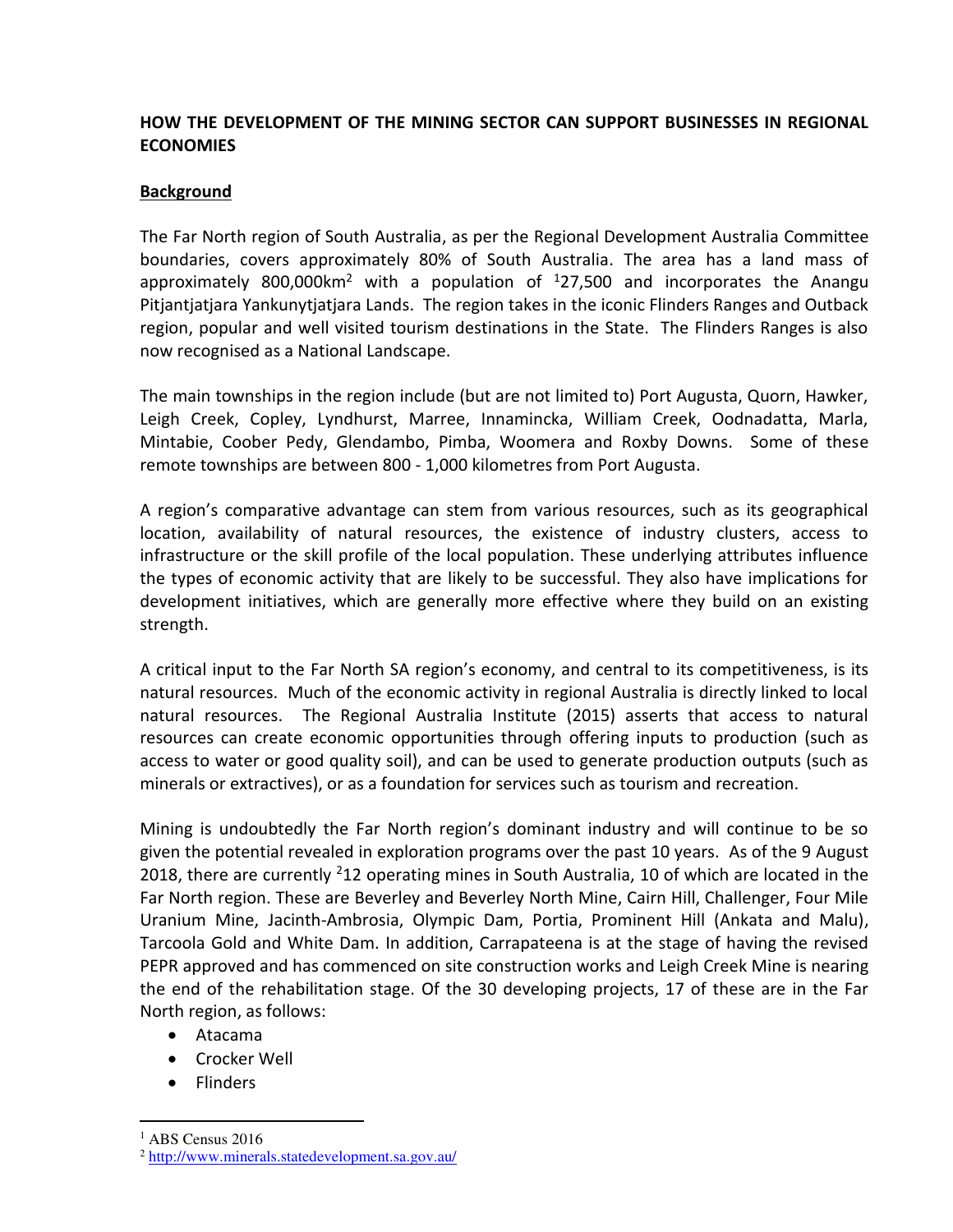- Goulds Dam
- Hawks Nest
- Junction Dam
- Kalkaroo
- Khamsin
- Maldorky
- Mutooroo
- Mutooroo Magnetite Project
- North Portia
- Snaefell
- Sonoran
- Tripitaka
- Tunkillia
- Typhoon

According to the South Australian Centre for Economic Studies, <sup>3</sup>the decline in nationwide *business investment since the peak of the boom in 2012 appears now to have run its course and a gradual recovery has been occurring. This is in spite of ongoing weakness in mining investment.* Studies show that since the boom in 2012 investment in mining has been slowly decreasing from above 25% in March 2012 to below 10% in March 2018. *Investment expectations data from the survey of new capital expenditure point to a soft investment outlook for 2018/19. Commonwealth Budget business investment forecasts – which have a broader scope – foreshadow a 7 per cent fall for mining.* 

KPMG was commissioned in June 2012 to carry out a SWOT Analysis of the mining industry in the Upper Spencer Gulf, as part of their preparation of an Advisory Report on the Upper Spencer Gulf Heavy Industry Hub. The SWOT analysis revealed the following characteristics:

 3 South Australian Centre for Economic Studies. Economic Briefing Report, June 2018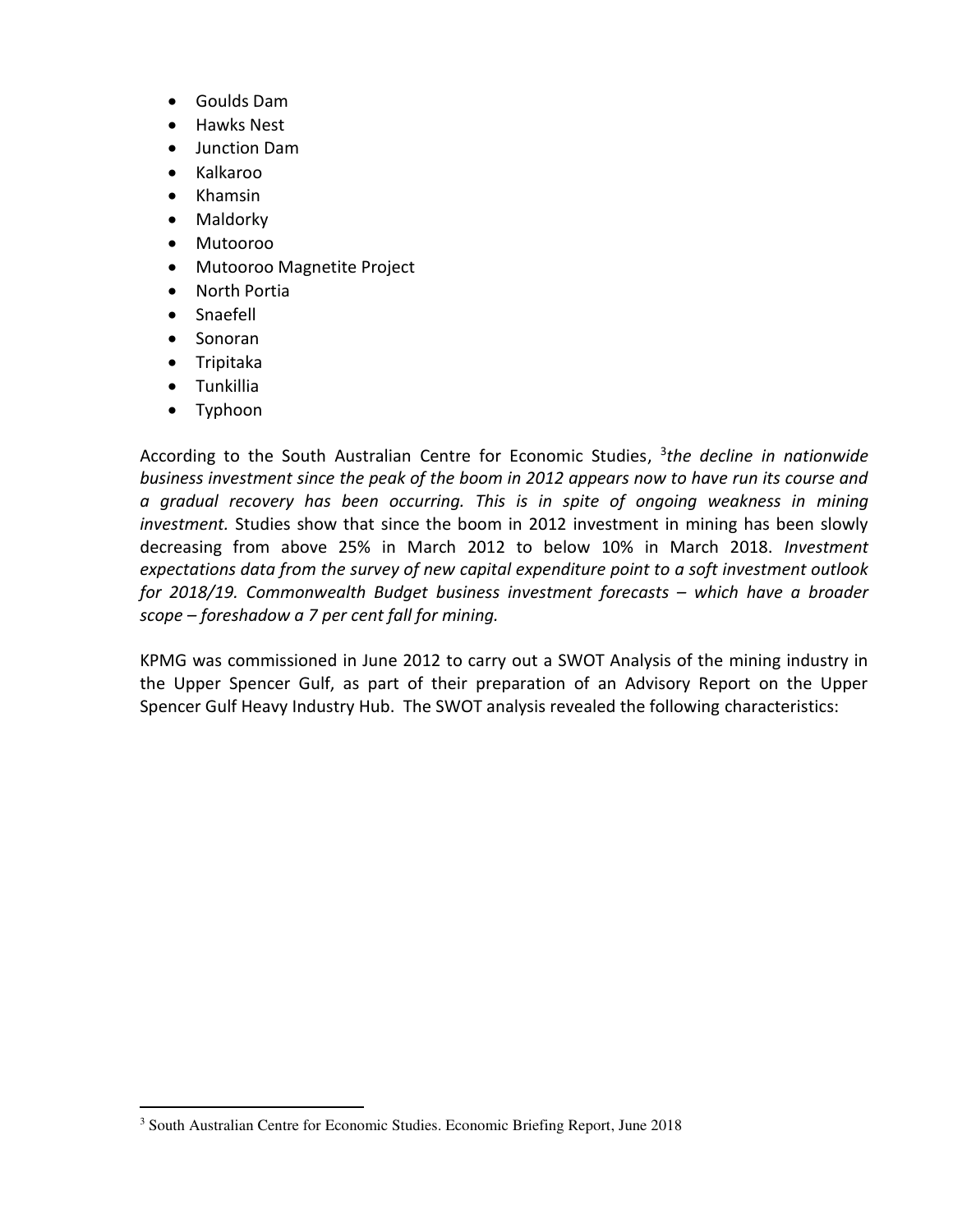| <b>Strengths</b><br><b>Weaknesses</b>                                                                                                                                                                                                                                                                                                                               |                                                                                                                                                                                                                                                                                                                                                                                                                                                                                                                                                                                                                                                                                                                                                                                                                                                                                                                                | <b>Opportunities</b>                                                                                                                                                                                                                                                                                                                                                                                                                                                                                                                                                                   | <b>Threats</b>                                                                                                                                                                                                                                                                                                                                                                   |  |
|---------------------------------------------------------------------------------------------------------------------------------------------------------------------------------------------------------------------------------------------------------------------------------------------------------------------------------------------------------------------|--------------------------------------------------------------------------------------------------------------------------------------------------------------------------------------------------------------------------------------------------------------------------------------------------------------------------------------------------------------------------------------------------------------------------------------------------------------------------------------------------------------------------------------------------------------------------------------------------------------------------------------------------------------------------------------------------------------------------------------------------------------------------------------------------------------------------------------------------------------------------------------------------------------------------------|----------------------------------------------------------------------------------------------------------------------------------------------------------------------------------------------------------------------------------------------------------------------------------------------------------------------------------------------------------------------------------------------------------------------------------------------------------------------------------------------------------------------------------------------------------------------------------------|----------------------------------------------------------------------------------------------------------------------------------------------------------------------------------------------------------------------------------------------------------------------------------------------------------------------------------------------------------------------------------|--|
| Significant<br>existing<br>heavy<br>industry capability and capacity,<br>and support industry<br>Pro-development community<br>Steel fabrication infrastructure<br>Geographic proximity to mining<br>provinces<br>Training infrastructure (High<br>School Trade Centre, TAFE,<br>private providers operating in<br>region)<br>Committed Local Government<br>and RDAs | Lack of trust between potential<br>$\bullet$<br>competitors<br>Lack of firm leadership for joint<br>bidding and coordinating local<br>industry responses<br>Lack of deep sea port for<br>$\bullet$<br>importing products<br>Lack of skilled labour force<br>$\bullet$<br>Proximity to Adelaide labour<br>$\bullet$<br>market may see employers<br>hiring outside the region rather<br>than within it, and this will push<br>up wages and prices<br>Challenges<br>in<br>attracting<br>$\bullet$<br>workers to the region<br>Social<br>infrastructure<br>$\bullet$<br>(education, health) and town<br>amenities<br>Whyalla, Port Pirie and Port<br>Augusta identify with different<br>regions<br>(Eyre<br>Peninsula,<br>Northern Region, Mid North).<br>Also reflected in the RDA<br>structure.<br>Townships compete rather than<br>$\bullet$<br>coordinate<br>Lack of gas capacity required<br>for further industrial expansion | • Existing and developing major<br>projects<br>(Olympic<br>Dam,<br>Prominent Hill, Eyre Peninsula)<br>• Grow the scale of operations,<br>through industry consolidation<br>Indigenous employment<br>$\bullet$<br>• Attraction of skilled migrants to<br>the region (457 visas)<br>Industrial diversification away<br>$\bullet$<br>from Olympic Dam and existing<br>industry to net projects<br>• Compared with mine sites, the<br>USG may be an attractive place<br>to live and raise a family<br>• In the medium to long term<br>former mine workers may wish<br>to settle in the USG | of<br>USG, i.e.<br>the<br>• Bypass<br>goods/services may be cheaper<br>from Adelaide or overseas<br>• Retention. Churn of skilled<br>does not encourage<br>labour<br>investment in skills, apprentices<br>etc<br>• Fly In Fly Out<br>Loss of workers. Labour rates<br>well below Western Australia<br>and Queensland<br>Future of existing industry base<br>$\bullet$<br>unclear |  |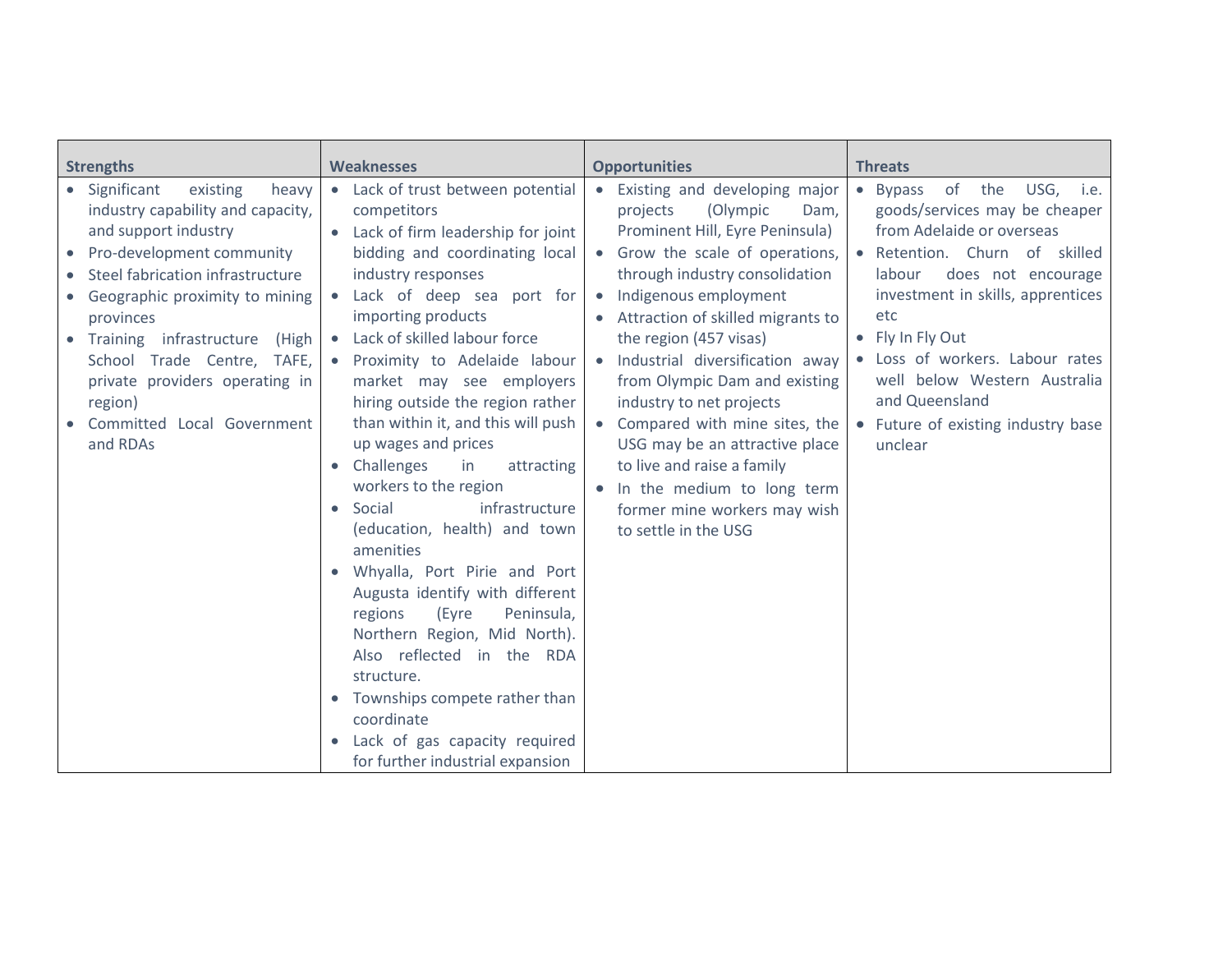### **Industry Output and Value-Added**

The estimated value of regional exports in some areas in the Far North SA region is as follows:

- <sup>4</sup>Outback Communities Authority \$3.6b (84% of the region's economic output) with mining the largest contributor with 85% of total export value comparted to 72% for the wider Far North region.
- Roxby Downs \$927.5m (77% of the region's economic output) with mining the largest contributor with 89% of total export value comparted to 72% for the wider Far North region.
- The Flinders Ranges Council \$42.3m (42% of the region's total economic output) with accommodation and food services, agriculture and transport generate over 70% of those exports.

#### **Employment**

 $\overline{a}$ 

Census data reveals the following in terms of Far North SA regional population and employment:

|                                                                      | Unincorporated<br>Far North                  | Port Augusta                                                                                        | Leigh Creek                                                                      | Coober Pedy                                     | Roxby Downs                                             |
|----------------------------------------------------------------------|----------------------------------------------|-----------------------------------------------------------------------------------------------------|----------------------------------------------------------------------------------|-------------------------------------------------|---------------------------------------------------------|
| 2001<br>Population<br>Unemployment<br>Main<br>employment<br>industry | $*7,274$<br>3.2%<br>Oil & Gas - 3.3%         | 13,474<br>10.4%<br>n/a                                                                              | 618<br>1.6%<br>Coal Mining -<br>34.7%                                            | 2,877<br>16%<br>Other<br>Mining<br>$(Opal)$ -3% | 3,803<br>2.9%<br>Metal<br><b>Ore</b><br>Mining - 29.8%  |
| 2006<br>Population<br>Unemployment<br>Main<br>employment<br>industry | 1,568<br>5.2%<br>Metal Ore Mining<br>$-9.8%$ | 13,874<br>7%<br>**Electricity<br>Generation -<br>3.4%                                               | 549<br>.9%<br>***Coal<br>Mining $-5.9%$<br>Electricity<br>Generation<br>46.3%    | 1,913<br>9.5%<br>Other<br>Mining<br>8.7%        | 4,055<br>2.3%<br>Metal<br><b>Ore</b><br>Mining $-41%$   |
| 2011<br>Population<br>Unemployment<br>Main<br>employment<br>industry | 2,046<br>2.4%<br>Metal Ore Mining<br>$-16%$  | 13,985<br>5.8%<br>n/a                                                                               | 505<br>0%<br>Coal Mining -<br>45.9%                                              | 1,695<br>8.9%<br>Other<br>Mining<br>4.5%        | 4,702<br>1.9%<br>Metal<br><b>Ore</b><br>Mining $-40.3%$ |
| 2016<br>Population<br>Unemployment<br>Main<br>employment<br>industry | 3,524<br>n/a<br>Mining - 56.6%               | 13,808<br>9.7%<br>****Correctio<br>nal<br>and<br>Detention<br>Services<br>$\qquad \qquad -$<br>4.6% | 245<br>6%<br>*****Combin<br>primary<br>ed<br>and Secondary<br>Education<br>22.9% | 1,762<br>9.9%<br>Accommodation -<br>10.4%       | 3,884<br>3.5%<br>Copper<br>Ore<br>Mining $-30.4%$       |

<sup>4</sup> Economic Growth and Investment Strategies (Outback SA, Roxby Downs and Flinders Ranges, SC Lennon & Associates, 2016/17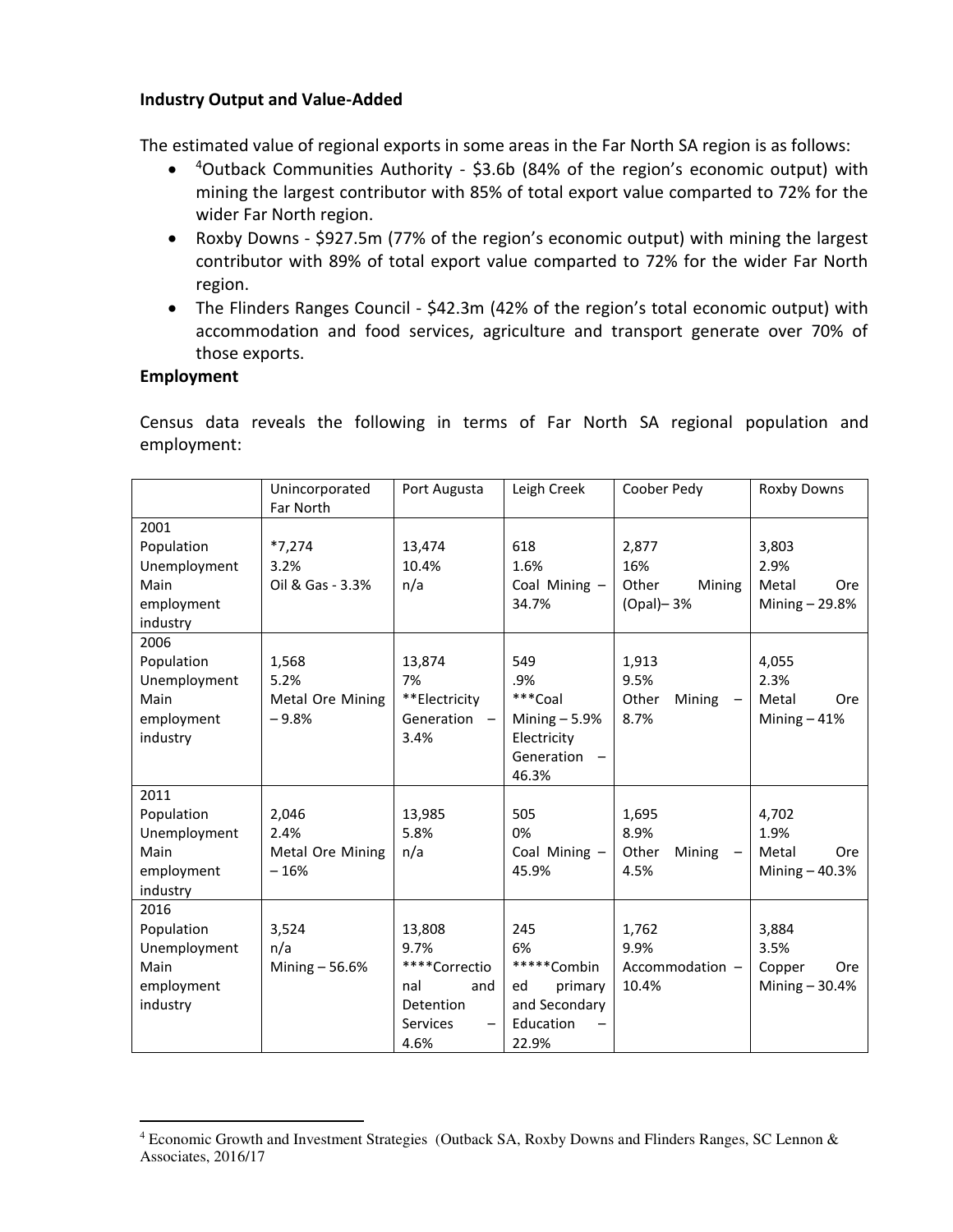\* Population data in 2001 incorporates APY Lands and other areas, which are separate in later Census data

\*\* Electricity generation is linked to the mining of coal at Leigh Creek

\*\*\* Coal mining and electricity generation related to the same industry which equals a percentage of 52.2% representing employment in mining industry

\*\*\*\* Expansion of Port Augusta Correctional Facilities and a focus on employment programs for Correctional Officers has resulted in an increase in employment opportunities.

\*\*\*\*\*Gradual closure of Leigh Creek Mine in 2016/2017

These data show that the population in the Unincorporated Areas has increased slightly over the years, Coober Pedy has traditionally declined with an increase in 2016 data, Port Augusta, Leigh Creek has declined and Roxby Downs has traditionally increased with a decline in 2016. The rapid declining population in Leigh Creek is certainly attributable to the fact that the mine life has always been targeted for an end date, therefore as that end date drew nearer people sought secure employment elsewhere and as the mine closed they left the township.



Source: ABS, Labour Force, Australia, Category Number 6291.0.55.003

The above data shows clear spikes in employment in the mining industry in SA since 2003 when the mining boom started, with some downturns in 2009 and at the end of the boom in 2013. Even though the "mining boom" was seen to finish in 2013, the spikes for 2014 and 2015 show that it was certainly still a key area of employment with some mines still growing and expanding outside of what was called the "boom".

Analysis:

The historical data around mining being the major employment industry and main growth industry in the Far North SA region is not surprising, as per the previous reported data which shows that 83% of the operational mines and 57% of the developing projects are in the Far North region. However, the change in main employment industry for Coober Pedy, Leigh Creek and Port Augusta reflect a change in major industries within the region. Coober Pedy has had a focus on opal mining historically, however, that change to accommodation may reflect a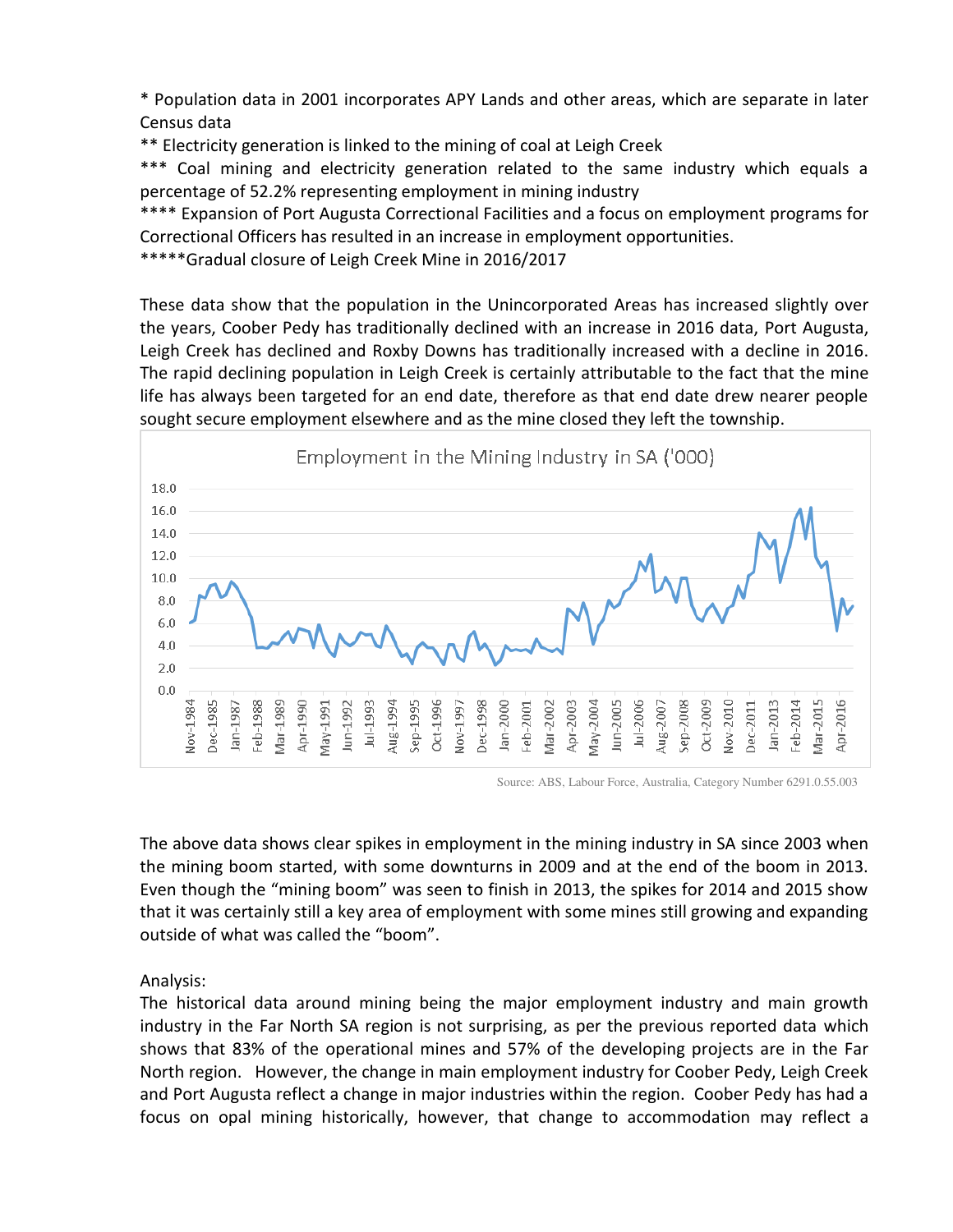generational shift in traditional practices and career paths. The last 12 months has seen one of the best tourism seasons for Coober Pedy in many years, and therefore the shift towards accommodation provision is reflective of this. For Leigh Creek and Port Augusta, the closure of the Leigh Creek mine and Port Augusta Power Stations in 2016 and 2017 (with some remediation work still being undertaken) is reflected in the figures which show the power and mining industry to be just about non-existent in these townships. 2016 ABS Census data shows the mining industry at only 9.6% for Leigh Creek.

### **Responses to the Terms of Reference**

# **Best practices between the mining sector and businesses, especially in regards to how they can support regional communities and economies**

In the Far North SA region we have many different mining companies operational, however, we tend to liaise with the ones that impact on townships more e.g. Oz Minerals (for Prominent Hill and Carrapateena) and BHP Billiton for Roxby Downs. In relation to Oz Minerals, RDA Far North has had a sound and productive working relationship with them since they began operations in the region. Some of this success can be related to Oz Minerals forward thinking approach to community and business consultation and communication. Oz Minerals are a great example of "how to do it right" with regards to this. Over the years they have held numerous information sessions for community and businesses to keep everyone up to date on mining operations and opportunities for engagement with contracts etc from the first announcement of the Carrapateena mine operations. Their information sessions are very well attended with up to 150 people attending one held in Port Augusta recently. They also ensure they provide realistic information in relation to contract, tender and employment opportunities.

Oz Minerals are also a major sponsor of many regional events. With mounting cost pressures on smaller regional and remote communities and lack of volunteers, without this high level sponsorship, many events would not continue to be held. Their support for playing in this community space is very important and assist their image as a community minded company.

The engagement of staff to directly liaise with regional businesses is also key to the mining industry successful engaging with businesses. These positions work one on one with regional and local businesses to assist them with any questions or hurdles and make the transition to a successful contract/tender a lot smoother.

RDA Far North has also worked very closely with Oz Minerals in relation to the shutdown of their Promiment Hill above ground operations over time. RDA Far North meets regularly with Oz Minerals and has assisted many employees made redundant find new employment. The sound relationship between these two parties is key to the trust built around knowledge and information sharing and enabled this success.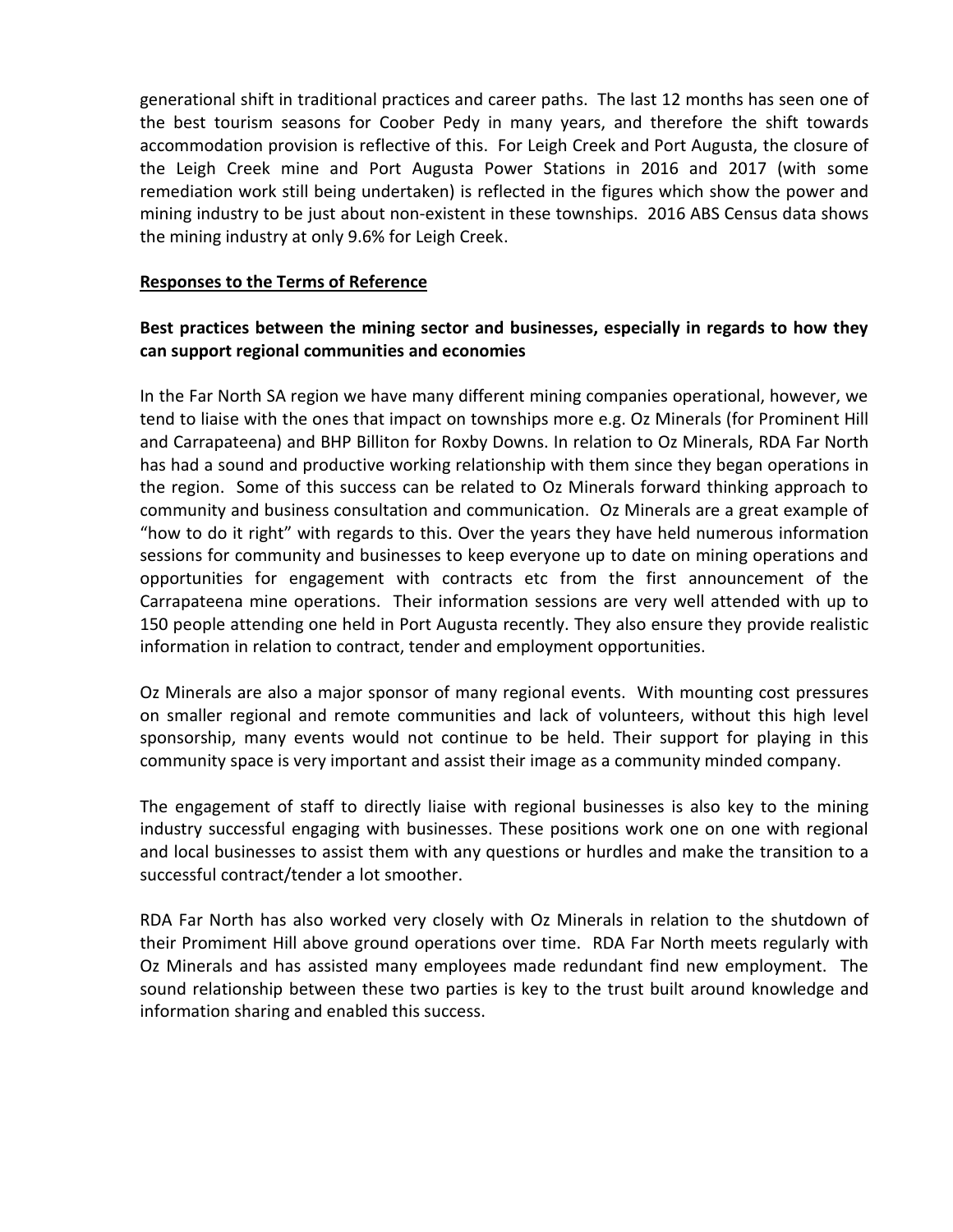# **Barriers to the greater use of regional businesses in the procurement of services by the mining sector**

Some of the barrier faced by regional businesses to gaining work and contracts with the mining sector include lack of adequately skilled staff, inability to upskill or restricted access to upskilling opportunities, too small to tender for work but lack of knowledge of how to partner with other companies to tender and sometimes the short term nature of the contracts.

Some regional businesses also find that if they are successful in gaining a tender in the mining industry that this then takes them away from their local area for an amount of time. This means that their local customers need to source services from elsewhere and then when the contract is finished and the company is ready to re-engage with their customers sometimes these customers will stay with the new supplier and the company loses their business.

Another barrier to consider is that mining companies may not know what regional and local business capabilities actually are and therefore may assume that what they require doesn't exist locally or regionally, when it does. The use of a central tendering system such as the Industry Capability Network (ICN) can assist this with businesses encouraged to upload a profile to ICN and ensure that they sign up for contract and tender opportunity updates and tender for them when they are available.

### **Building the skills and expertise of businesses to leverage opportunities in the mining sector**

Oz Minerals has recently partnered with Global Maintenance Upper Spencer Gulf, which is a regional industry cluster with over 100 members. This partnership has been instrumental in some regional businesses gaining major contracts and also for Oz Minerals to identify the variety and strengths of local businesses that they may not have considered. The businesses work with an Oz Minerals local engagement person whose role is to assist the business with tendering processes as well as assistance with linkages to any other partnering companies. This has resulted in considerable success for many small to medium sized businesses in Port Augusta, as an example, with businesses supplying tyres, hardware, transport, cranes, fire and emergency equipment, signing, surveying, storage and general kitchen and camp supplies to the Carrapateena mining operation.

As highlighted earlier, situations arise where local businesses are unsure where to access upskilling for their staff, or in remote areas, their staff may not be able to easily access this upskilling without it being a major cost to the business for travel etc. Making training more accessible and cost effective for these businesses is key.

# **Opportunities for businesses to diversify to other markets; including the mining industry in Australia and overseas, and across different industries**

To enable businesses to do this, firstly the reward and opportunities must be there for them to make the transition. They also need to be aware of what they will need to diversify, which is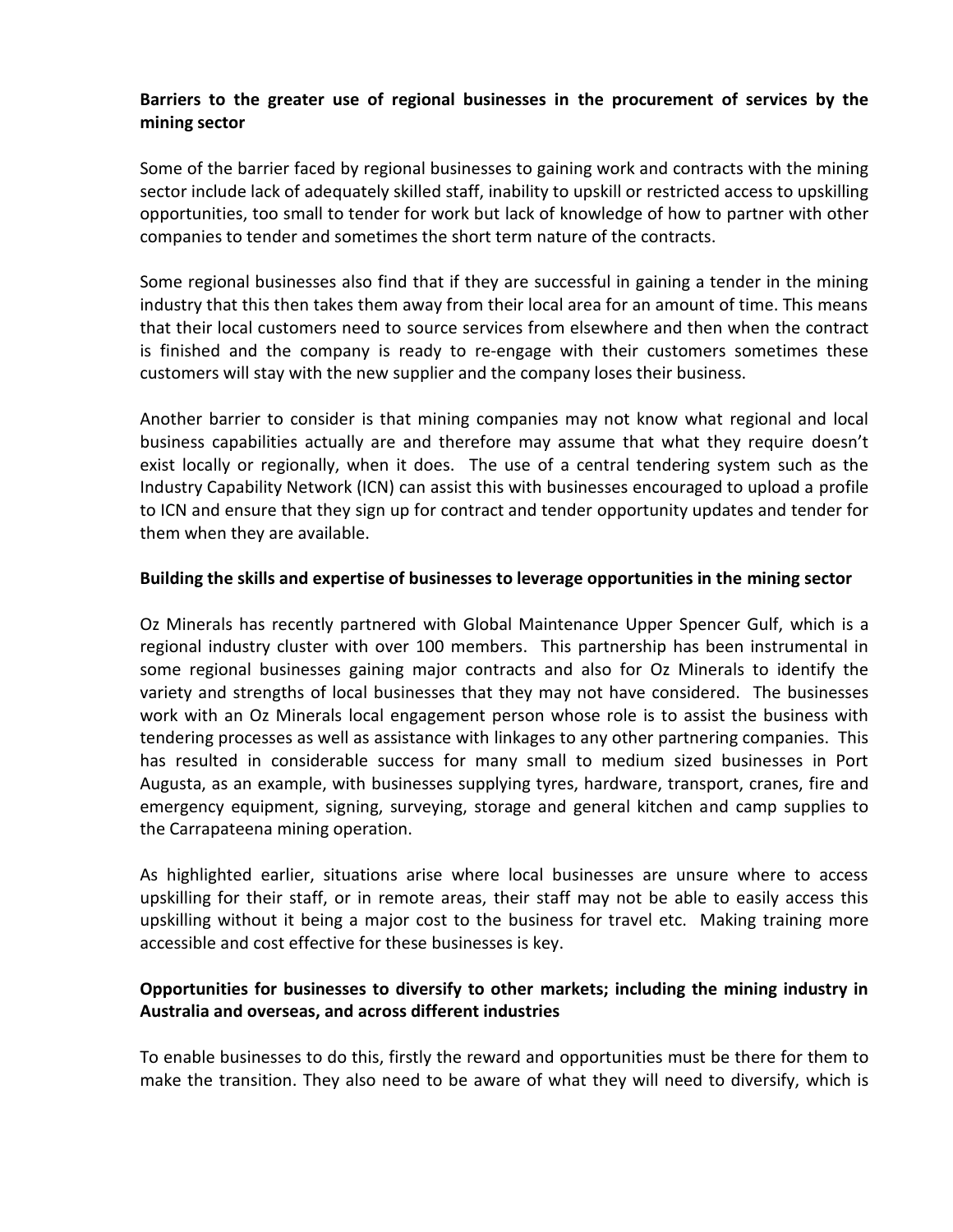where the work that RDA Far North comes in, where we can assist businesses map out their pathways and recognise their goals and work towards the diversification.

In addition, diversification into another industry or market may also require considerable capital investment. This is now always possible for smaller and medium businesses to do off their own back, therefore access to funding and grant opportunities for private businesses is essential.

This diversification and growth may also have negative impacts on a business. For example, when the Olympic Dam Expansion was first announced, RDA Far North is aware that a few local businesses invested heavily in their business to grow and to buy machinery and engage extra staff to enable them to meet the new demands. However, when the expansion project was delayed and eventually withdrawn, these businesses were unable to regain their investment and suffered losses, some of them major, and only now are some of them regaining what they lost. So whilst businesses need to prepare themselves for new opportunities and diversification, they need to be sure of the real opportunities that will be available to them. This also puts an onus on mining companies to ensure they are realistic when providing information about possible opportunities for these businesses to tap into and keep them up to date along the way.

# **How the Federal Government can support businesses in regional economies benefit from mining development**

As mentioned above, for many small and medium and sometimes large businesses to grow and be able to benefit from mining developments they need support for business investment. Many of these are unable to support the capital growth themselves and therefore require access to funding and grant opportunities. Many grant and fund opportunities are not necessarily centered on particular growth areas or industries or regions. However, an example of where this has been targeted and has worked for other industries is the Regional Jobs and Investment Program for the Upper Spencer Gulf. A local highly regarded business was successful in gaining considerable funding towards the purchase of Australia-first equipment to enable their expansion into the renewable energy sector. The investment from the Federal Government was key to enabling this business to succeed in this project and without it, the renewable energy companies would have had to go overseas to access this equipment.

A suggestion is for funding to be targeted towards key areas of growth or sustainable industries where, perhaps, local and regional business engagement is low. Therefore, access to this funding will enable these businesses to tap into the industries and keep the business in the region, South Australia and ultimately in Australia.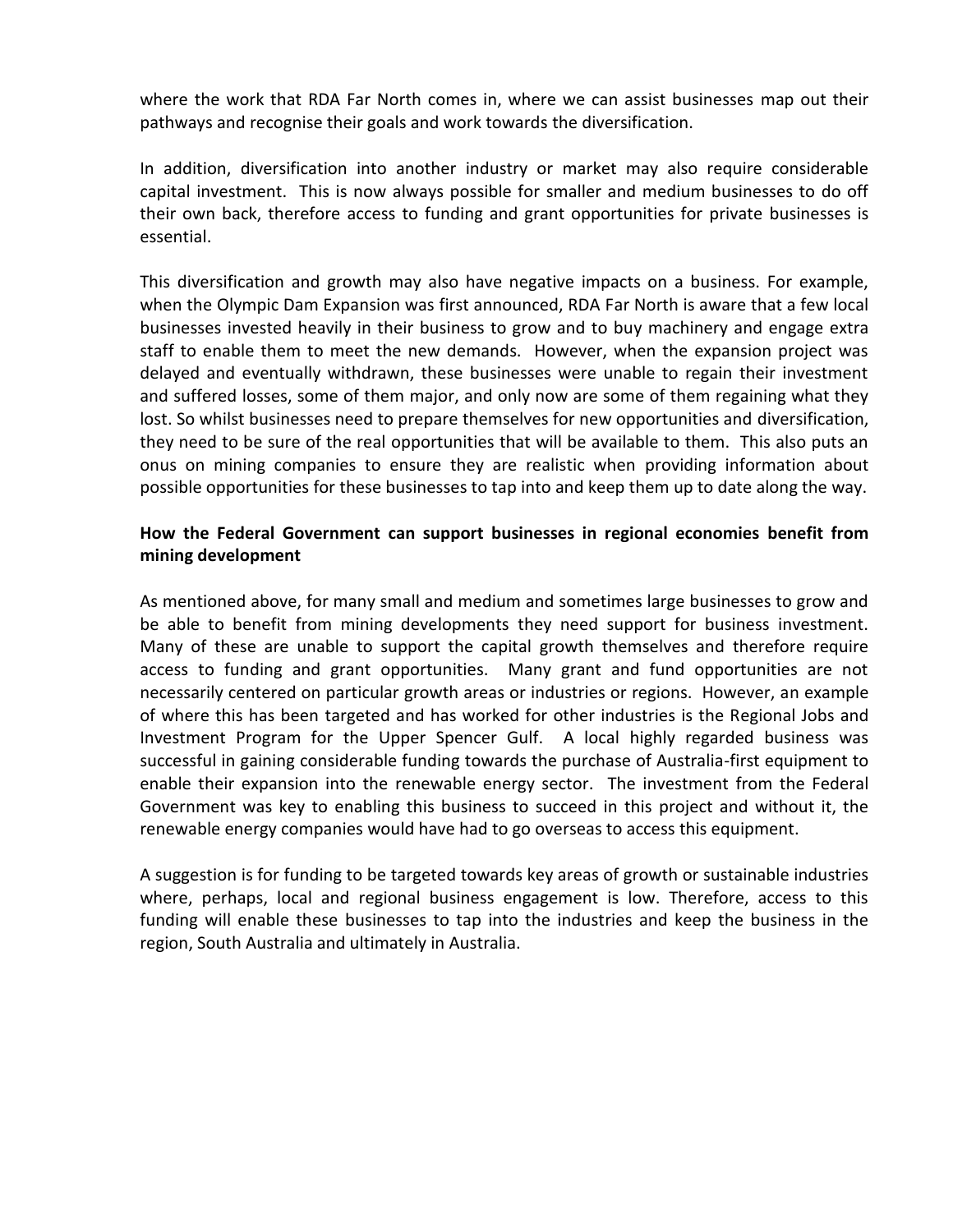#### **Any other related matter**

#### **Far North SA Case Studies**

#### **Leigh Creek**

Leigh Creek is a township situated in the unincorporated areas of the northern Flinders Ranges in SA which does not fall under the traditional form of Local Government management. Leigh Creek is a purpose built down to support mining in the immediate area. The township was moved in 1982 from its original location to allow expansion of the mine and as a result, most facilities and buildings in towns are a little over 35 years old. Due to a downturn in mining production, the population of the township has slowly decreased over the years with the population dropping approximately 55% from 2001 to 2016. (<sup>5</sup>In 2001 the population was at 618 and down to 245 in 2016.) Due to the closure of the Leigh Creek mine in April 2016, management of the township was handed back to the South Australian Government under the Outback Communities Authority (OCA) as of 1 January 2017. The majority of mine workers sought employment elsewhere and they and their families left the township and area. However, a few of them remain with some of them having sought other work locally. Some residents have also stayed to manage the towns' assets such as the Caravan Park, service station and post office etc.

RDAFN is working with the Outback Communities Authority, other organisations and government entities to look at sustainable options for the future of the Leigh Creek Township, which include diversifying into tourism. A major hotel company (1834) has taken on the lease on the old tavern, which is now known the Leigh Creek Outback Resort, for a term of two years which will assist in the transition and allow time for the other businesses to survive and develop.

Leigh Creek is a prime example of a township that was purpose built for the mine/resources industry, and when that industry no longer exist the township has to fight to stay viable with less resources and financial support.

#### **Roxby Downs**

Roxby Downs, like Leigh Creek, was built in 1987 to support the Olympic Dam mine and processing plant, which is located 16km north of the township. The town is subject to a specific Indenture Act and is administered by the Municipal Council of Roxby Downs. Roxby Downs has many community facilities including swimming pool, schools, cultural precinct, shopping centre etc. The population of Roxby Downs has fluctuated over the years from 3,803 in 2001; 4,055 in 2006; 4,702 in 2011 and 3,884 in 2016. The fluctuations are in line with downturn and increased production at the mine.

Most of the residents and families that live in Roxby Downs work at the mine site, or own or work at a business that supports and services the site and township, this includes teachers, doctors, hairdressers etc.

 $\overline{a}$ 

<sup>5</sup> ABS Census Quick Stats Data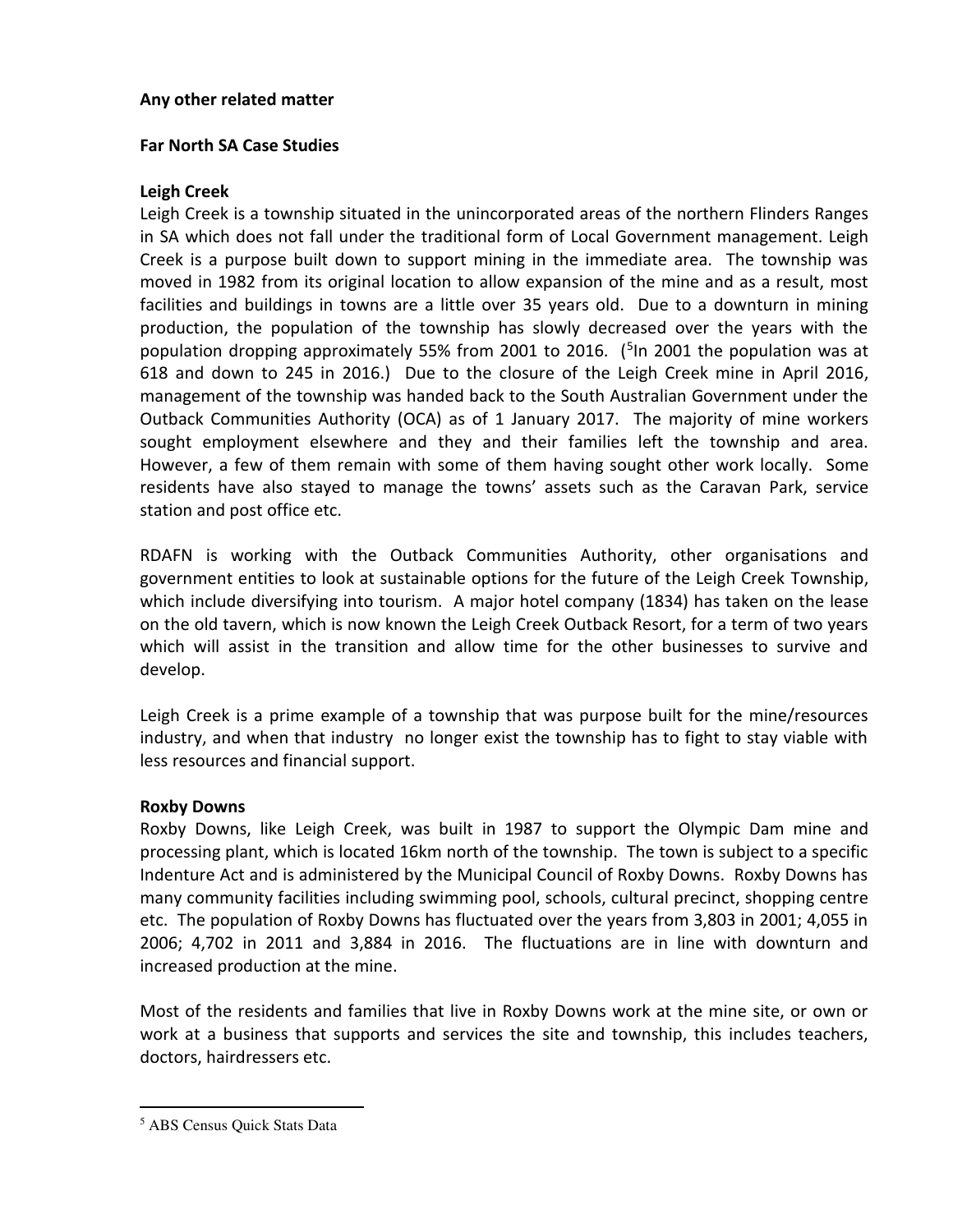The township is quite young in terms of its life span and certainly in terms of the long term life span of the mine. As a township it continually develops and reassess its priorities to keep in line with other towns and cities that are in similar circumstances. It is predominantly a drive-in drive-out (DIDO) mine operation for the mine employees that do not live in Roxby Downs. This DIDO market comes from not only locally (Woomera, Andamooka), or regionally (Port Augusta, Quorn) but also from as far away as Adelaide.

Whilst the town is still thriving in its current economic environment, it is still reliant on the mine operations and like Leigh Creek, should the operations ever cease, the town would shrink back to a skeleton. If the mine operations were to cease, considerable research would need to be undertaken into the sustainability of the township beyond the mine life, especially considering its remote location and the support services it provides to other regional and outback townships.

## **Promoting the competitive advantage of regional location for businesses**

RDAFN has produced Economic Growth and Investment Strategies (EGIS) for Port Augusta, Flinders Ranges, Outback SA and Roxby Downs with work still underway on Coober Pedy. The EGIS's are designed to build towards a robust, sustainable economic future for the region.

The EGIS show a collated forward looking approach to the future of the Far North Sa region and will inform a targeted approach to project selection to maximise the economic benefits to the region of any form of funding packages or other resources directed to the region. The EGIS's are available for download from<http://www.rdafn.com.au/publications>

# **Summary**

The following is a summary of the opportunities and challenges around how the mining sector can support businesses in regional economies:

- Development of sound, productive and trusting working relationships between mining companies and key sector support agencies such as RDA's.
- Holding of information sessions for communities and businesses and giving keep the expectations around contract, tender and employment opportunities realistic.
- Sponsorship of key local and regional events by mining companies and legacy building opportunities.
- Engagement of local content liaison officers by the mining companies to work with local and regional businesses to build their strengths and assist them with contract and tendering processes, which can sometimes be intensive.
- Use of a central industry system such as ICN to link local and regional businesses with opportunities and ensuring these businesses have up to date profiles.
- Partnerships between mining companies and major industry clusters such as Global Maintenance Upper Spencer Gulf.
- Making training more accessible and cost effective for regional and remote businesses.